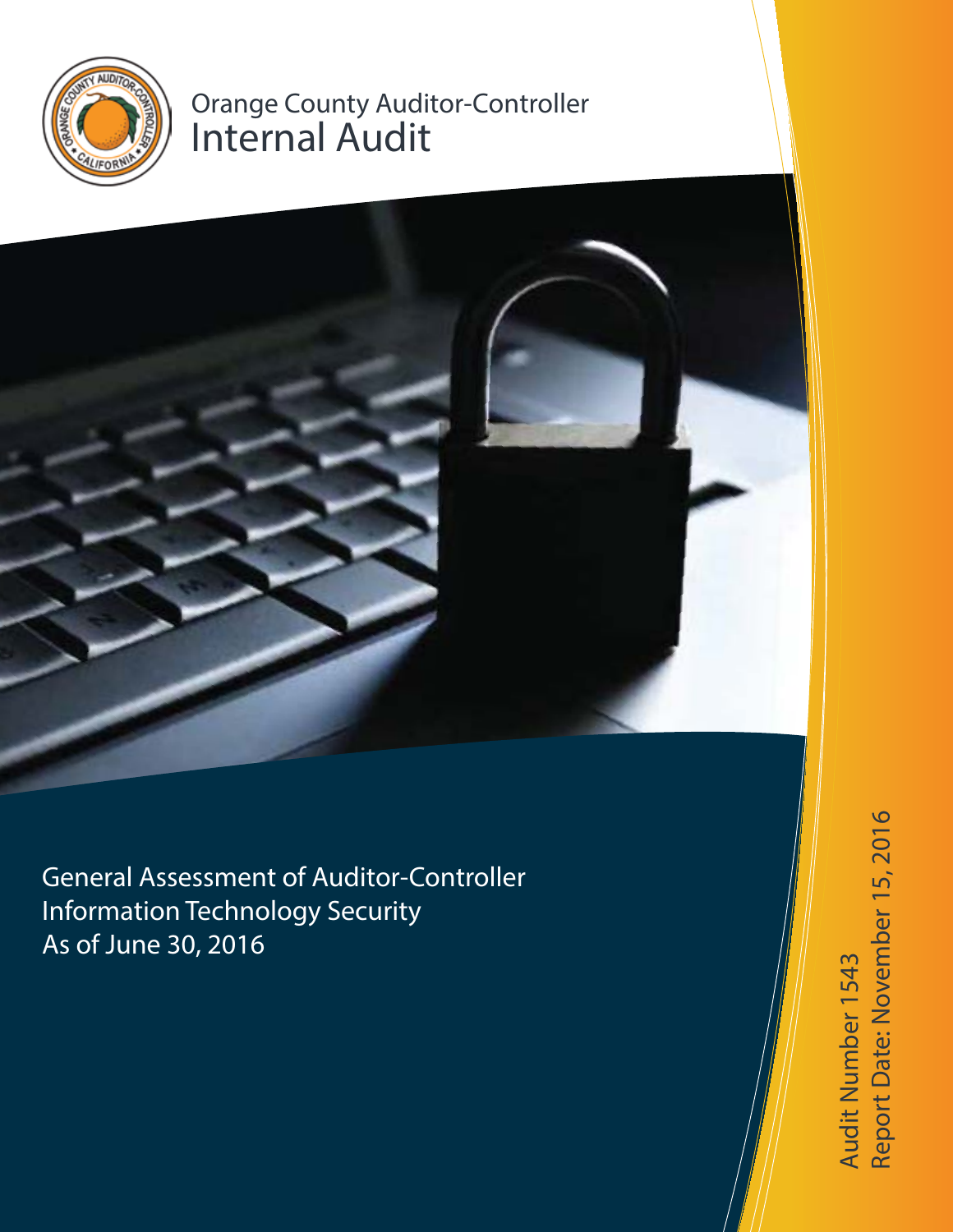

**Eric H. Woolery, CPA Orange County Auditor-Controller** 

**Toni Smart, CPA Scott Suzuki, CPA, CIA, CISA Jimmy Nguyen, CISA, CFE**

**Director, Internal Audit Assistant Director IT Audit Manager I**

 **12 Civic Center Plaza, Room 200 Santa Ana, CA 92701**

Auditor-Controller Web Site www.ac.ocgov.com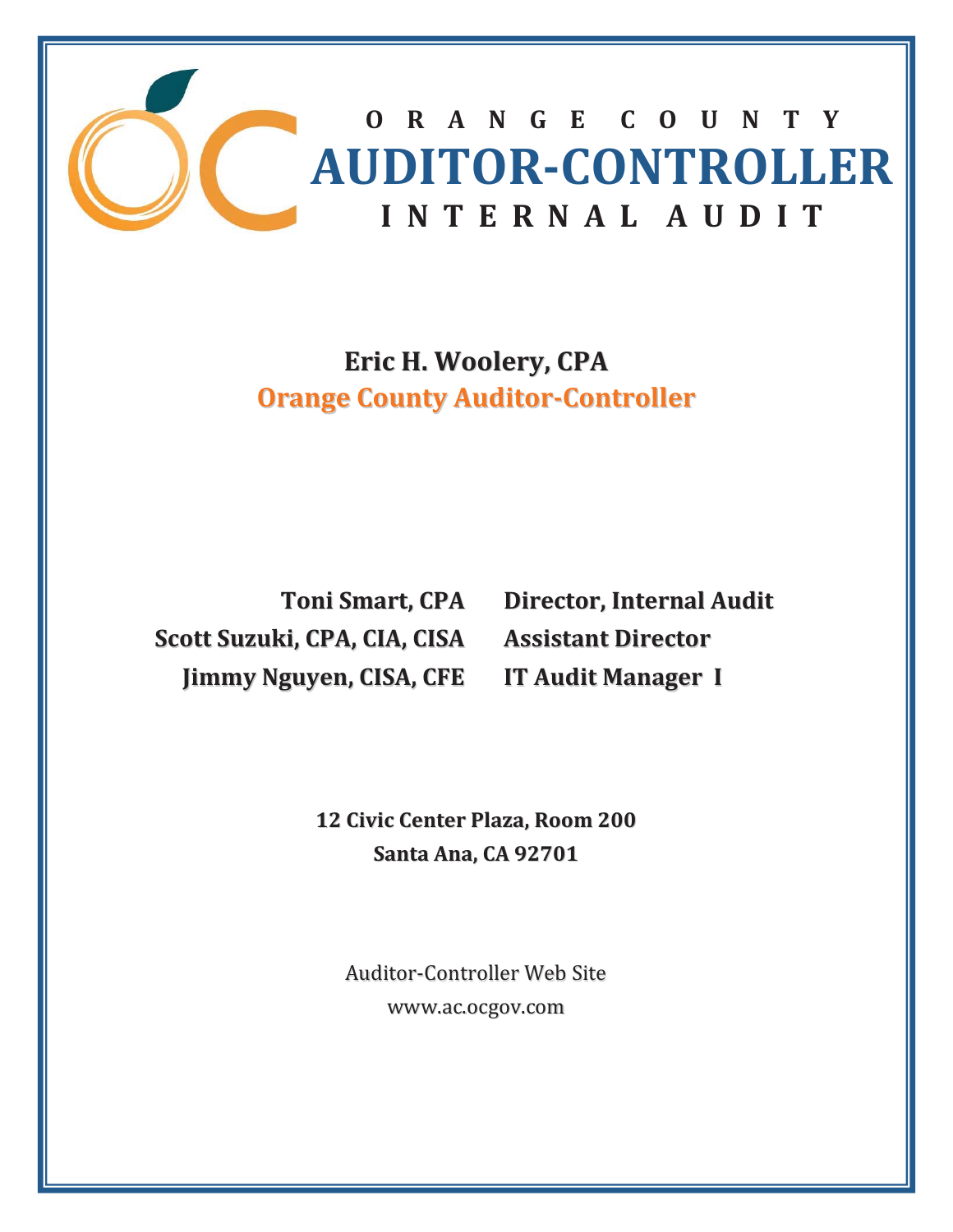

**ERIC H. WOOLERY, CPA**  AUDITOR-CONTROLLER

**Transmittal Letter** 



**Audit No. 1543** 

# **November 15, 2016**

**TO:** Eric H. Woolery, CPA Auditor-Controller

**SUBJECT:** General Assessment of Auditor-Controller IT Security

We have completed an informal general assessment of IT security at the Auditor-Controller's Office as of June 30, 2016. **Due to the sensitive nature of the specific findings, a modified version of the final report is attached for your review.**

I submit an **Audit Status Report** quarterly to the Audit Oversight Committee (AOC) and a monthly report to the Board of Supervisors (BOS) where I detail any critical and significant audit findings released in reports during the prior month and the implementation status of audit recommendations as disclosed by our Follow-Up Audits. Accordingly, the results of this assessment will be included in a future status report to the AOC and BOS.

 Toni Smart, CPA, Director Auditor-Controller Internal Audit Division

# **Attachments**

Other recipients of this report: Members, Board of Supervisors Members, Audit Oversight Committee Frank Kim, County Executive Officer Phil Daigneau, Director of Information Technology, Auditor-Controller Foreperson, Grand Jury Robin Stieler, Clerk of the Board of Supervisors Macias Gini & O'Connell LLP, County External Auditor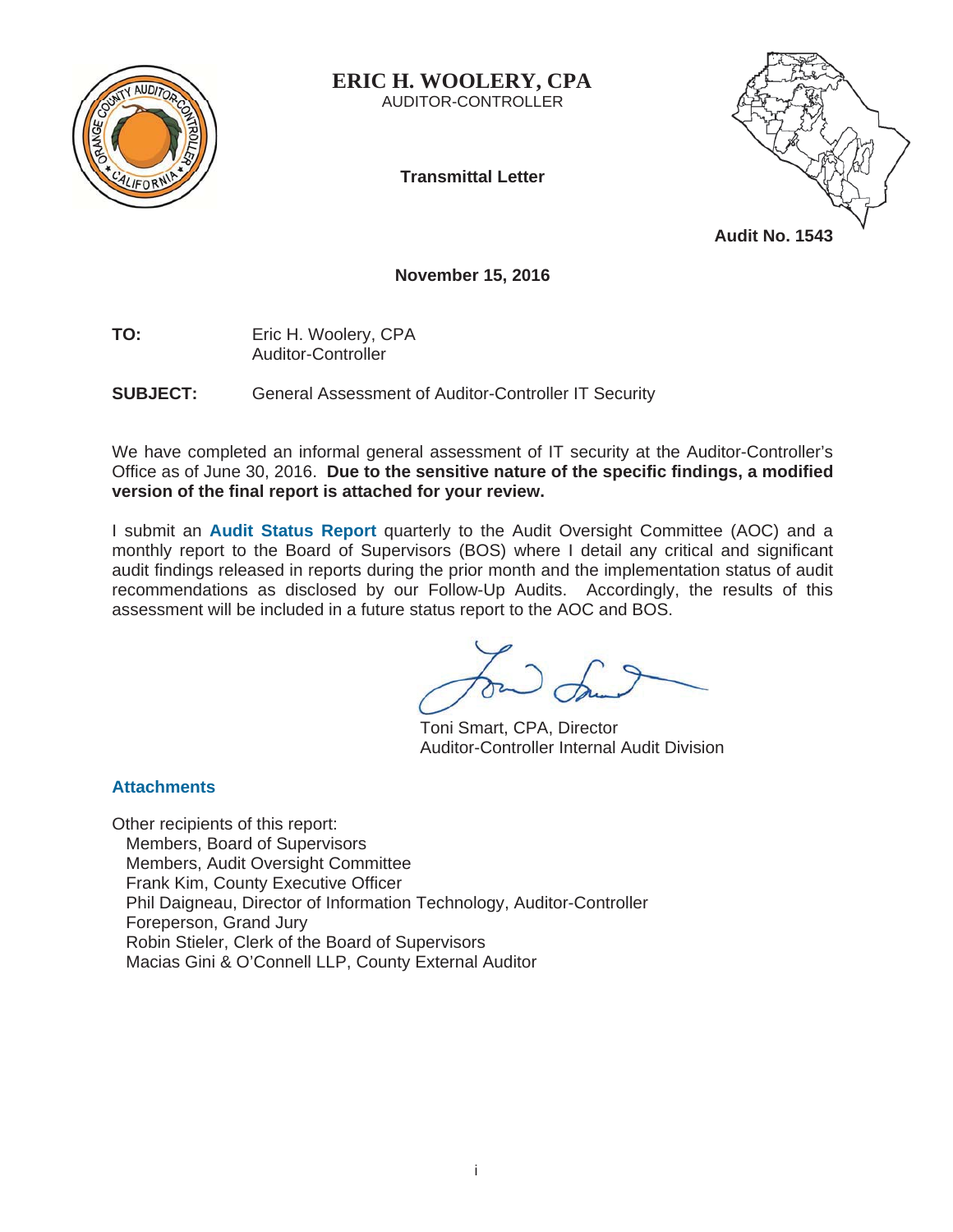

# *General Assessment of Auditor-Controller Information Technology Security Audit No. 1543*

**As of June 30, 2016**

| <b>Transmittal Letter</b>                                 |              |
|-----------------------------------------------------------|--------------|
| <b>Internal Auditor's Report</b>                          |              |
| <b>OBJECTIVES</b>                                         |              |
| <b>RESULTS</b>                                            | 1            |
| <b>BACKGROUND</b>                                         | 1            |
| <b>SCOPE AND METHODOLOGY</b>                              | 1            |
| <b>MANAGEMENT'S RESPONSIBLITIES FOR INTERNAL CONTROLS</b> | $\mathbf{2}$ |
| <b>ATTACHMENT A: Report Item Classifications</b>          | 3            |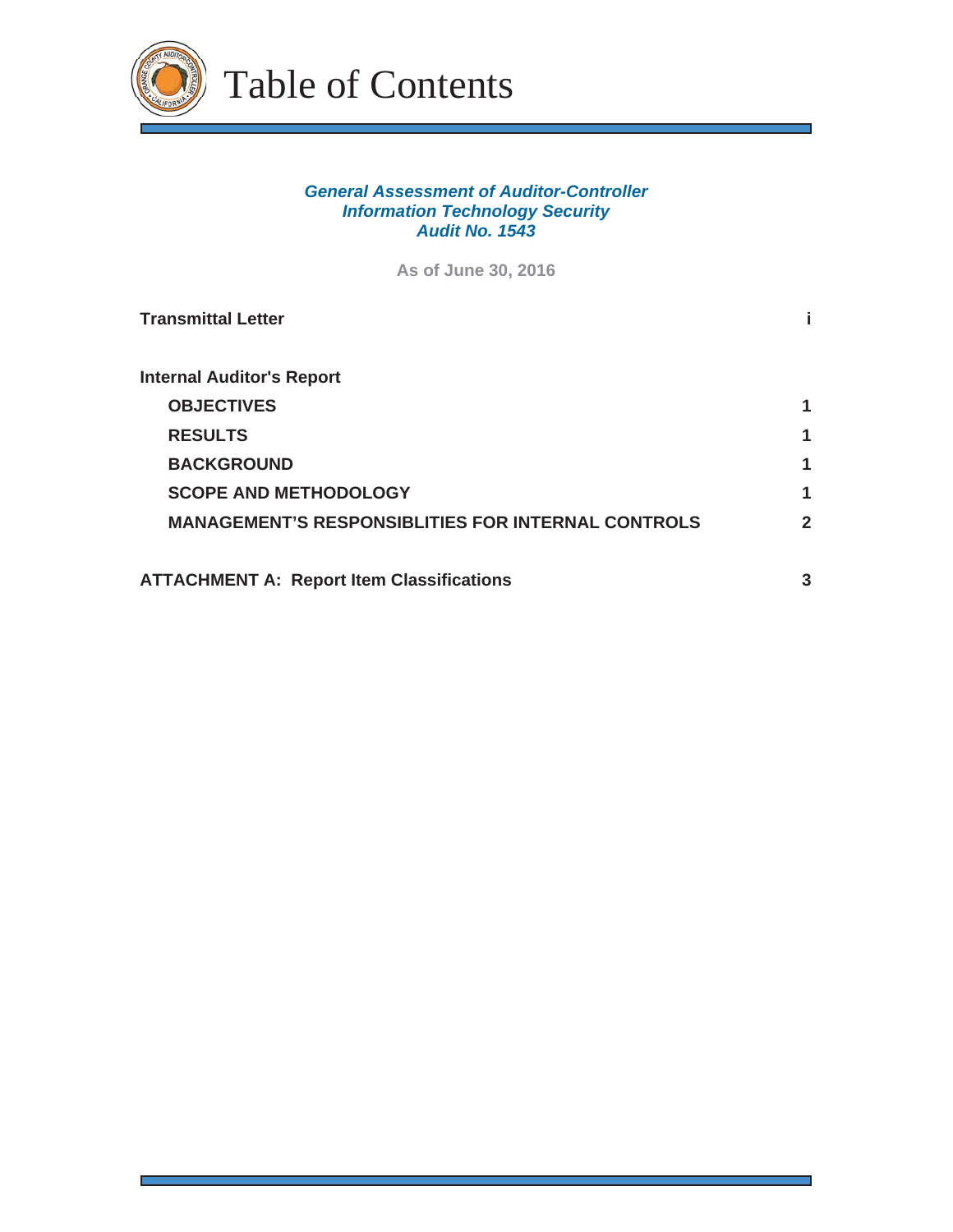

**Audit No. 1543 November 15, 2016** 

| TO:      | Eric H. Woolery, CPA<br>Auditor-Controller                                     |
|----------|--------------------------------------------------------------------------------|
| FROM:    | Toni Smart, CPA, Director<br><b>Auditor-Controller Internal Audit Division</b> |
| SUBJECT: | General Assessment of Auditor-Controller Information Technology Security       |

#### **OBJECTIVES**

The purpose of this general assessment was to bring to Auditor-Controller management's attention important issues related to information technology security for evaluation and corrective action. This general assessment is of advisory nature and is not subject to the same rigor and formality of a traditional report in that we have not fully developed the issues. Therefore, this assessment does not constitute a complete audit of the Auditor-Controller Information Technology (A-C/IT) Division.

#### **RESULTS**

Our assessment revealed eight (8) IT security findings, including **one (1) Critical Control Weakness** and **four (4) Significant Control Weaknesses** that involve Network Security Configurations. The remaining **three (3) Control Findings** deal with Information Technology Security Policies. The results of this assessment will be considered in the A-C Internal Audit Division's risk analysis when preparing future audit plans. **Due to the sensitive nature of the specific findings, the details of the report were presented to a limited audience**.

### **BACKGROUND**

A-C/IT is one of five divisions within the Office of the Auditor-Controller. The division is charged with managing IT services for Auditor-Controller and Treasurer-Tax Collector (T-TC) employees, training rooms, conference rooms, as well as administering logical access to servers, databases, and applications, developing and maintaining applications, and maintaining related hardware (desktop, printers, scanners, cell phones). T-TC IT services are provided by the A-C under agreement with the Office of the T-TC.

#### **SCOPE AND METHODOLOGY**

The scope of our informal assessment was limited to a desk audit of IT security within the Auditor-Controller's local area network as of June 30, 2016. To accomplish the assessment's objectives, we utilized standard IT audit tools to query the network and conducted discussions with A-C/IT staff.

**Scope Exclusions.** Our assessment was generally limited to one division in the Auditor-Controller operations and did not include review of applications, database security, system development/change management, or disaster recovery/business continuity.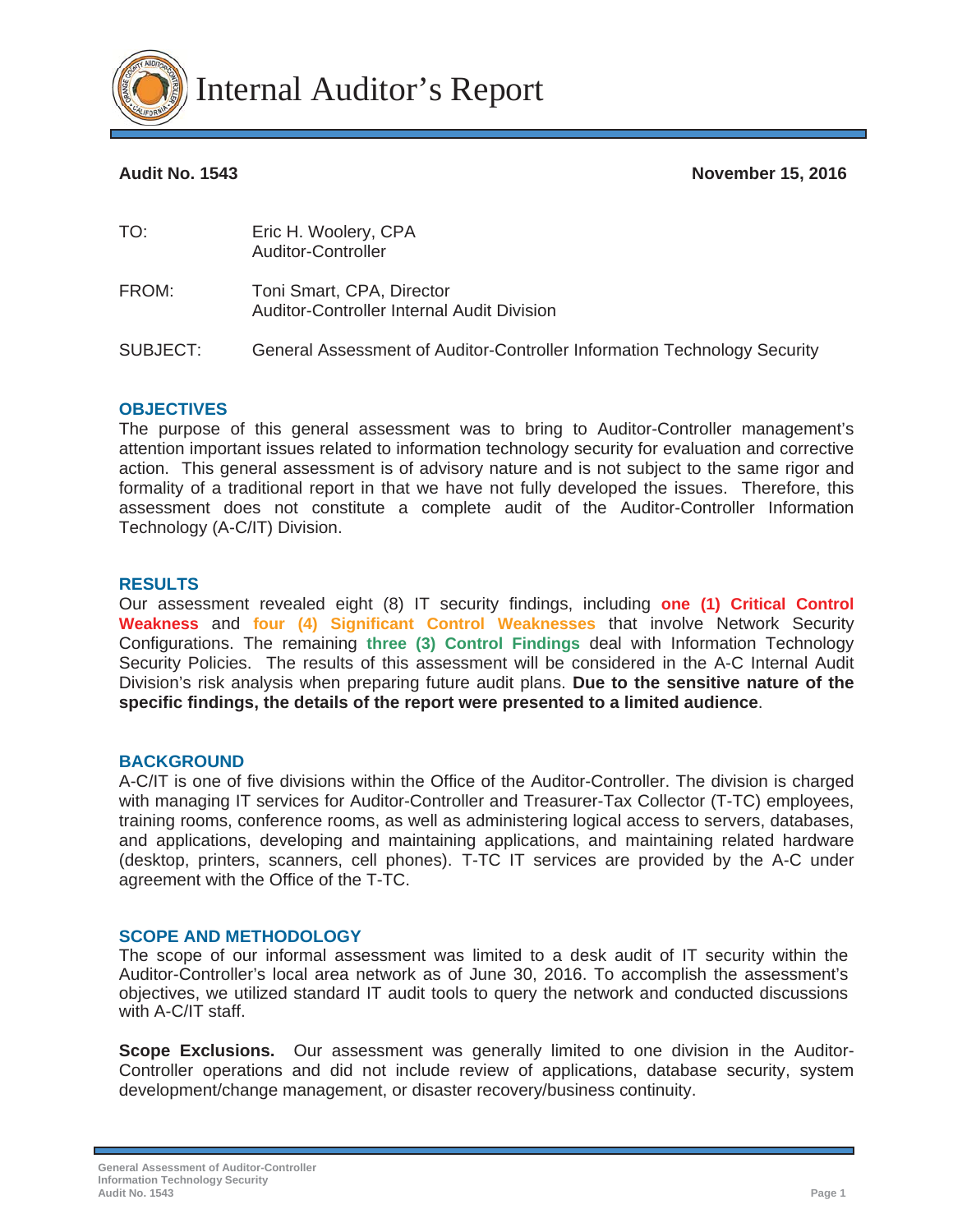

# **MANAGEMENT'S RESPONSIBILITIES FOR INTERNAL CONTROLS**

In accordance with the Auditor-Controller's County Accounting Manual Section S-2 Internal Control Systems: "All County departments/agencies shall maintain effective internal control systems as an integral part of their management practices. This is because management has primary responsibility for establishing and maintaining the internal control system. All levels of management must be involved in assessing and strengthening internal controls." Control systems shall be continuously evaluated by management and weaknesses, when detected, must be promptly corrected. The criteria for evaluating an entity's internal control structure is the Committee of Sponsoring Organizations (COSO) control framework. Our Internal Control Audit enhances and complements, but does not substitute for the A-C's continuing emphasis on control activities and self-assessment of control risks.

# **Inherent Limitations in Any System of Internal Control**

Because of inherent limitations in any system of internal controls, errors or irregularities may nevertheless occur and not be detected. Specific examples of limitations include, but are not limited to, resource constraints, unintentional errors, management override, circumvention by collusion, and poor judgment. Also, projection of any evaluation of the system to future periods is subject to the risk that procedures may become inadequate because of changes in conditions or the degree of compliance with the procedures may deteriorate. Accordingly, our audit would not necessarily disclose all weaknesses in the A-C's operating procedures, accounting practices, and compliance with County policy.

# **ACKNOWLEDGEMENT**

We appreciate the courtesy extended to us by the personnel of the Auditor-Controller Information Technology Division during our audit. If you have any questions regarding our audit, please contact me directly at (714) 834-5442, or Scott Suzuki, Assistant Director at (714) 834-5509.